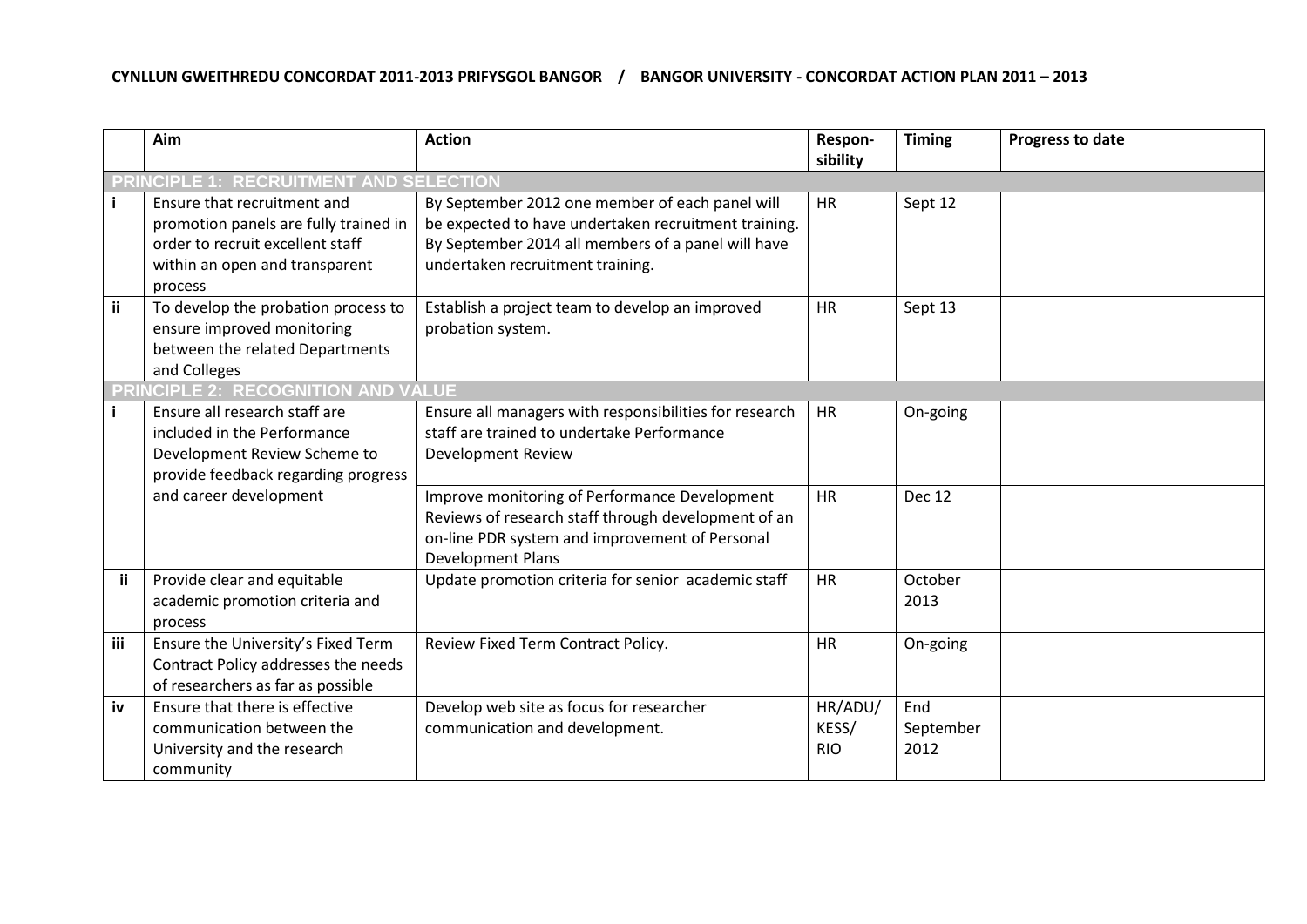|             | CIPLE 3 AND 4: SUPPORT AND CA<br><b>EER DEVELOPN</b>                                                                                                                                          |                                                                                                                                                                                                                                                |                                                   |                  |  |  |
|-------------|-----------------------------------------------------------------------------------------------------------------------------------------------------------------------------------------------|------------------------------------------------------------------------------------------------------------------------------------------------------------------------------------------------------------------------------------------------|---------------------------------------------------|------------------|--|--|
|             | To provide planned and structured<br>process thought an HEA accredited<br>CPD framework for academic<br>development that will provide a<br>career development route for all<br>academic roles | Establish Aberystwyth-Bangor CPD project group<br>to facilitate inter-institutional review,<br>development and implementation.<br>Commence accreditation discussions with the<br><b>HEA</b>                                                    | ADU and<br>Aber-<br>Bangor<br><b>CPD</b><br>Group | December<br>2013 |  |  |
| ii          | Ensure effective induction for all<br>research staff                                                                                                                                          | Ensure new research staff attend the University's<br>induction programme and the Researcher Induction                                                                                                                                          | HR/RIO                                            | On-going         |  |  |
| iii         | Provide comprehensive career<br>development programme for all<br>researchers                                                                                                                  | Ensure that the Early Researcher Development<br>Programme is linked to the Researcher Development<br>Framework                                                                                                                                 | ADU                                               | Completed        |  |  |
|             |                                                                                                                                                                                               | Develop a comprehensive Development Programme<br>for all career research grades.                                                                                                                                                               | ADU/<br>HR/KESS/<br><b>RIO</b>                    | December<br>2013 |  |  |
| iv          | Ensure effective support for<br>researchers through the<br>development of coaching and                                                                                                        | To consider the development of a coaching and<br>mentoring policy and process to support the CPD<br>Framework                                                                                                                                  | HR/ADU                                            | <b>July 2013</b> |  |  |
|             | mentoring support                                                                                                                                                                             | Encourage female research staff to engage with<br>Women's University's Mentoring Scheme                                                                                                                                                        | <b>HR</b>                                         | <b>July 2012</b> |  |  |
| $\mathbf v$ | Provide career and advice and<br>support for research staff                                                                                                                                   | Examine a means of developing existing provision for<br>research staff<br><b>Become EURAXESS Service Centre</b>                                                                                                                                | HR/RIO /<br><b>KESS</b>                           | December<br>2012 |  |  |
| vi          | Ensure that research managers have<br>the skills and confidence to<br>effectively lead and manage teams                                                                                       | Ensure PI's are included within University initiatives<br>and the University's leadership and management<br>programmes                                                                                                                         | HR                                                | On-going         |  |  |
|             |                                                                                                                                                                                               | Encourage participation of research staff in the Welsh<br>Crucible leadership and development programme                                                                                                                                        | <b>KESS</b>                                       | On-going         |  |  |
| vii         | Increase training and development<br>through the medium of Welsh for<br><b>BU staff and Coleg Cenedlaethol</b><br>staff                                                                       | Support the Coleg Cenedlaethol through<br>$\bullet$<br>provision of workshops on their researcher and<br>early researcher development programme.<br>Contribute to the development of the Welsh<br>medium provision through Coleg Cenedlaethol. | ADU / HR<br>/ KESS                                | On-going         |  |  |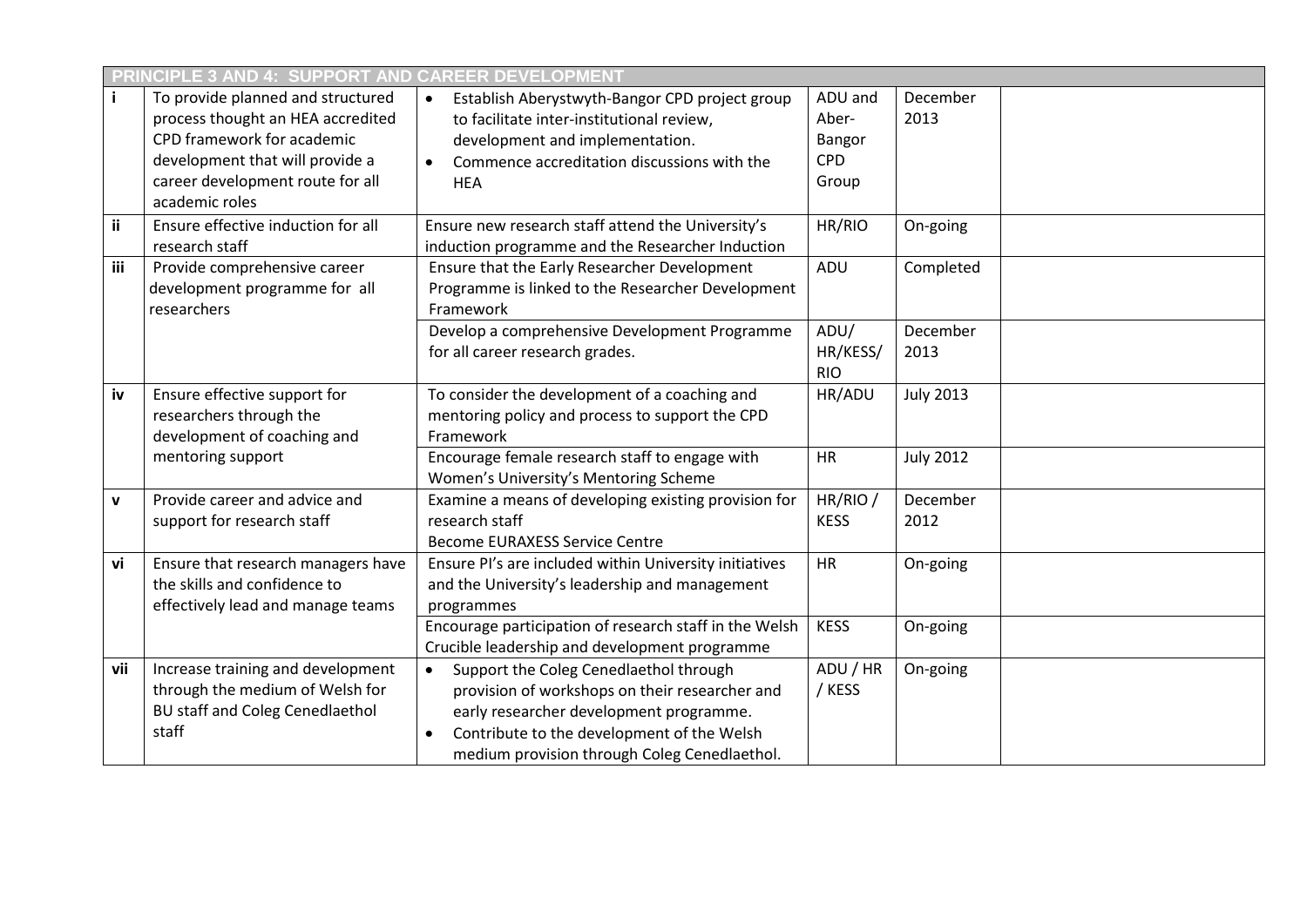|    | <b>LE 5: RESEARCHER RESPOI</b>                                                                                      |                                                                                                                                                                    |                     |           |  |  |
|----|---------------------------------------------------------------------------------------------------------------------|--------------------------------------------------------------------------------------------------------------------------------------------------------------------|---------------------|-----------|--|--|
|    | The University's expectations are<br>clearly communicated and<br>researchers are aware of their<br>responsibilities | Ensure that these are communicated at recruitment<br>and induction and in the performance development<br>reviews.                                                  | HR/RIO/<br>Colleges | On-going  |  |  |
| ii | Improve consultation with research<br>staff                                                                         | Establish potential and support for early career and<br>contract research staff networks in the colleges and<br>in the University.                                 | <b>RDCG</b>         | On-going  |  |  |
|    | <b>PRINCIPLE 6: DIVERSITY</b>                                                                                       |                                                                                                                                                                    |                     |           |  |  |
|    | Ensure that diversity and equality is<br>promoted in all aspects of the                                             | Examine if any issues arise from the equality impact<br>assessments relating to monitoring of the Concordat                                                        | <b>RDCG</b>         | On-going  |  |  |
|    | recruitment and career<br>management of researchers in the                                                          | Ensure diversity and equality issues are reinforced<br>within the CPD Framework.                                                                                   | HR/ADU              | On-going  |  |  |
|    | University                                                                                                          | Ensure all research staff and early career research<br>staff are included within the University's broader<br>training initiatives in this area                     | Colleges            | On-going  |  |  |
|    |                                                                                                                     | Develop Athena SWAN equality action plan in the<br>SET Colleges.                                                                                                   | HR                  | Completed |  |  |
|    |                                                                                                                     | Arrange Women in Science conference to raise<br>awareness of women's careers in science                                                                            | HR                  | Completed |  |  |
|    |                                                                                                                     | Apply for the Athena SWAN Bronze award in 2011                                                                                                                     | <b>HR</b>           | Completed |  |  |
|    |                                                                                                                     | Consider the impact of the change of the normal<br>retirement age on grant applications and<br>employment beyond normal retirement age to<br>ensure fair decisions | <b>HR</b>           | Completed |  |  |